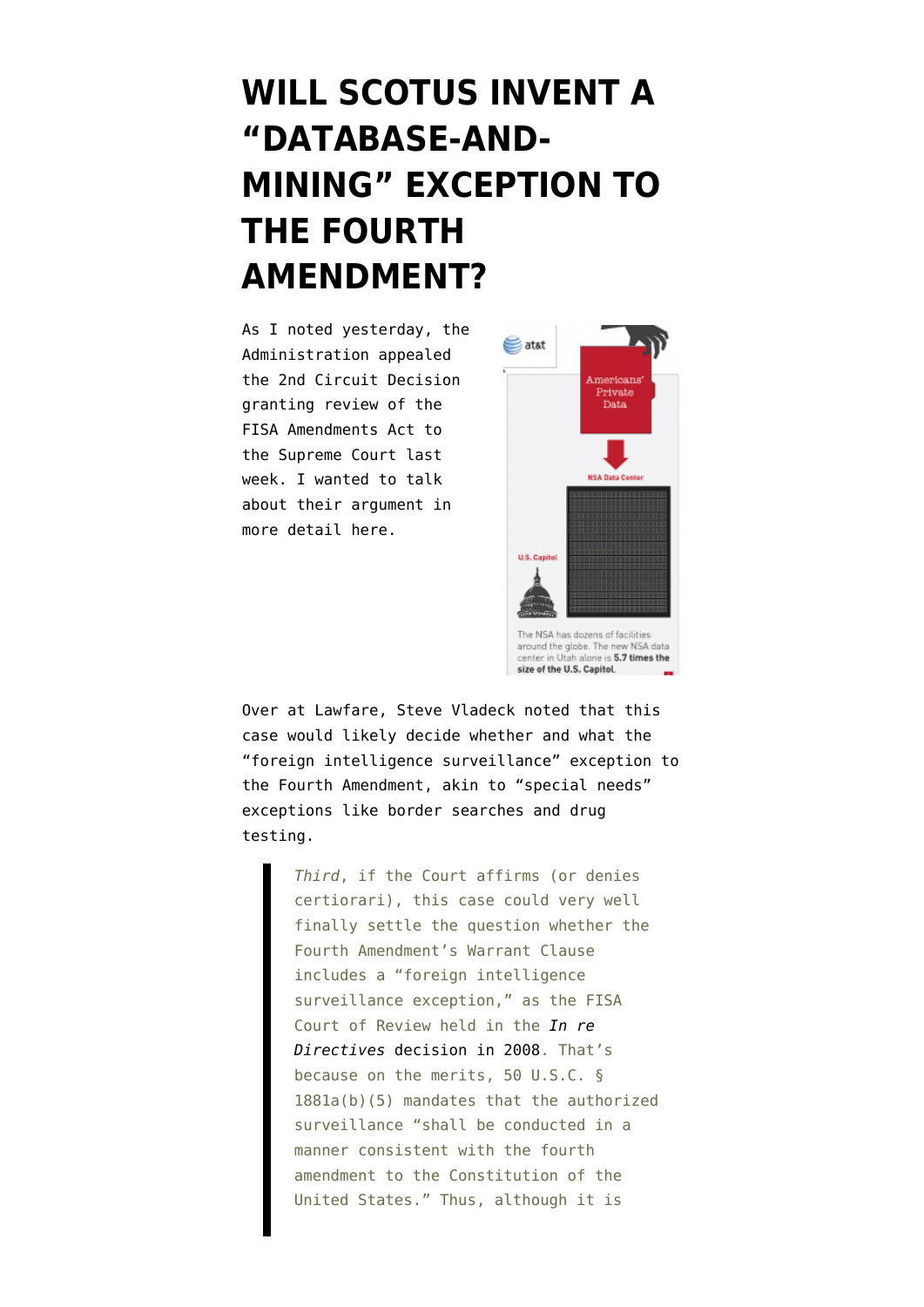hard to see how surveillance under § 1881a could violate the Fourth Amendment, explication of the (as yet unclear) Fourth Amendment principles that govern in such cases would necessarily circumscribe the government's authority under this provision going forward (especially if *In re Directives* is not followed…).

I would go further and say that this case will determine whether there is what I'll call a database-and-mining exception allowing the government to collect domestic data to which no reasonable suspicion attaches, store it, data mine it, and based on the results of that data mining use the data itself to establish cause for further surveillance. Thus, it will have an impact not just for this warrantless wiretapping application, but also for things like Secret PATRIOT, in which the government is collecting US person geolocation data in an effort to be able to pinpoint the locations of alleged terrorists, not to mention the more general databases collecting things like who buys hydrogen peroxide.

I make a distinction between foreign intelligence surveillance and "database-andmining" exceptions because the government is, in fact, conducting domestic surveillance under these programs and using it to collect intelligence on US persons (indeed, [when asked](http://www.emptywheel.net/2012/02/01/ron-wyden-suggests-secret-patriot-gps-tracking-may-be-illegal-under-jones/) [about Secret PATRIOT](http://www.emptywheel.net/2012/02/01/ron-wyden-suggests-secret-patriot-gps-tracking-may-be-illegal-under-jones/) earlier this month, James Clapper invoked "foreign or domestic" intelligence in the context of Secret PATRIOT). The government has managed to hide that fact thus far by blatantly misleading the FISA Court of Review in *In re Directives* and doing so (to a lesser degree) here.

In *In re Directives*, the government misled the court in two ways. First, [according to Russ](http://www.emptywheel.net/2009/01/18/fisa-eo-12333-redacted-procedures-no-fourth-amendment/) [Feingold,](http://www.emptywheel.net/2009/01/18/fisa-eo-12333-redacted-procedures-no-fourth-amendment/) the government didn't reveal (and the company challenging the order didn't have access to) information about how the targeting is used. The amendments he tried to pass–and which [Mike](http://www.emptywheel.net/2008/02/06/mcconnell-and-mukasey-tell-half-truths/)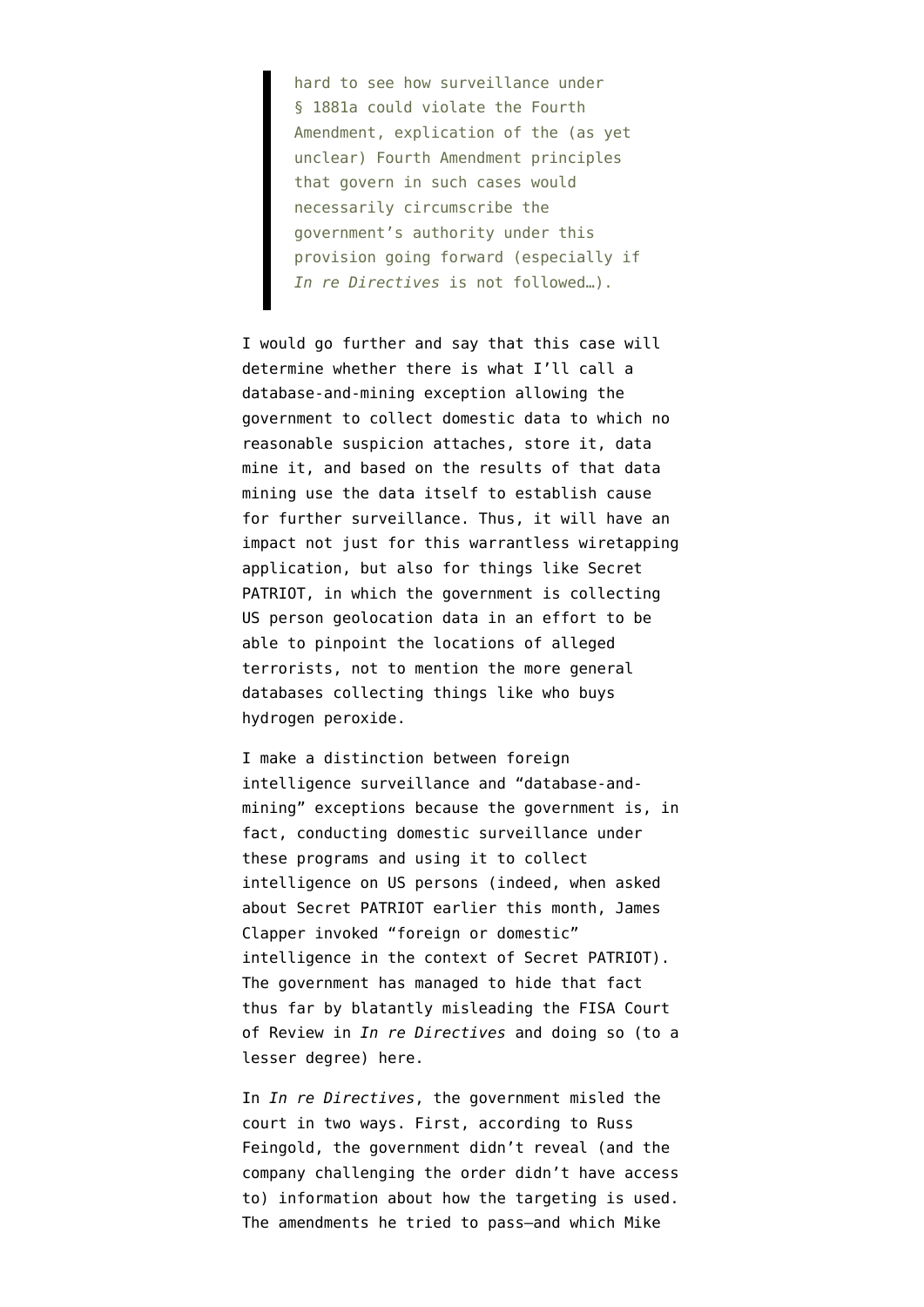[McConnell and Michael Mukasey issued veto](http://www.emptywheel.net/2008/02/06/mcconnell-and-mukasey-tell-half-truths/) [threats in response to](http://www.emptywheel.net/2008/02/06/mcconnell-and-mukasey-tell-half-truths/)–suggest some of the problems Feingold foresaw and the intelligence community refused to fix: reverse targeting, inclusion of US person data in larger data mining samples, and the retention and use of improperly collected information.

The government even more blatantly misled the FISCR with regards to what it did with US person data.

> The petitioner's concern with incidental collections is overblown. It is settled beyond peradventure that incidental collections occurring as a result of constitutionally permissible acquisitions to not render those acquisitions unlawful.9 [citations omitted] The government assures us that it does not maintain a database of incidentally collected information from non-targeted United States persons, and there is no evidence to the contrary. On these facts, incidentally collected communications of non-targeted United States persons do not violate the Fourth Amendment.

> 9 The petitioner has not charged that the Executive Branch is surveilling overseas persons in order intentionally to surveil persons in the United States. Because the issue is not before us, we do not pass on the legitimacy vel non of such a practice.

The notion that the government doesn't have this US person data in a database is farcical at this point, as the graphic above showing the relative size of the NSA's data center in UT–which I snipped from [this larger ACLU graphic](http://www.aclu.org/national-security/nsa-unchained-infographic)–makes clear (though the government's unwillingness to be legally bound to segregate US person data made that clear, as well). As I [suggested](http://www.emptywheel.net/2009/01/17/the-government-sez-we-dont-have-a-database-of-all-your-communication/) when this decision was released, the government must have been offering non-denial denials of having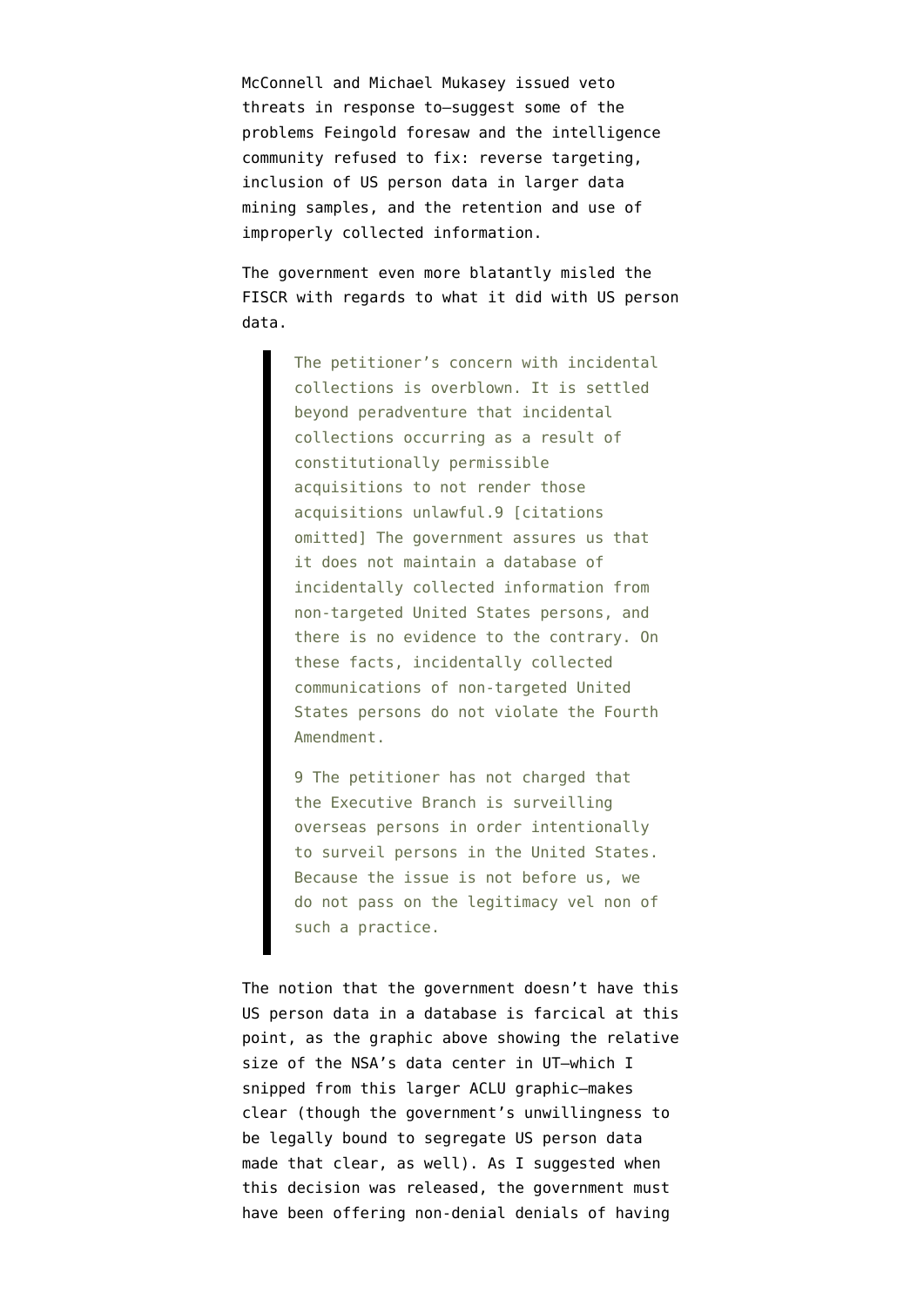such a collection of US person data back in 2007.

> Did the court ask only about a database consisting entirely of incidentally collected information? Did they ask whether the government keeps incidentally collected information in its existing databases (that is, it doesn't have a database devoted solely to incidental data, but neither does it pull the incidental data out of its existing database)? Or, as bmaz reminds me below but that I originally omitted, is the government having one or more contractors maintain such a database? Or is the government, rather, using an expansive definition of targeting, suggesting that anyone who buys falafels from the same place that suspected terrorist does then, in turn, becomes targeted?

As I showed yesterday, the government is already doing something similar with this suit, simply [ignoring the part of the suit](http://www.emptywheel.net/2012/02/20/the-government-doesnt-want-to-talk-about-collecting-domestic-communications-under-faa/) pertaining to the completely legal retention of purely domestic communications, so long as it was ostensibly collected unintentionally.

Their larger argument, too, does something similar, using a definition of "targeting" that tautologically excludes US persons in principle but not in fact.

> Section 1881a does not authorize surveillance targeting respondents or any other United States person, 50  $U.S.C. 1881a(b)(1)-(3)$ , and respondents have presented no evidence that their international communications have ever been incidentally acquired by the government in its surveillance of non-United States persons abroad.

Of course, it takes two to communicate, so for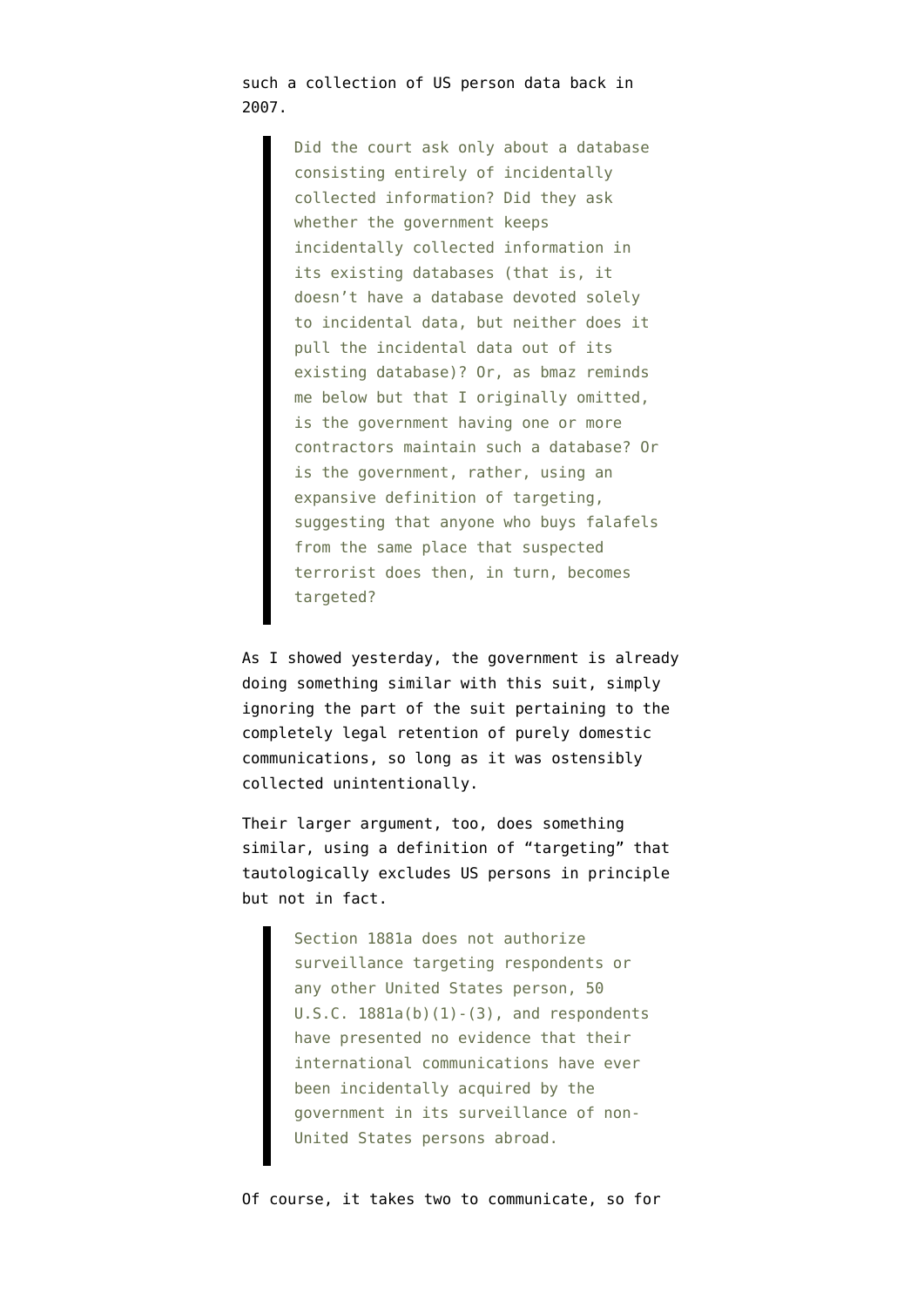every single targeted conversation, there is a counterparty whose communications are also collected. Nevertheless, the government focuses on authorizations–the word "targeting"–to distract from these counterparties. Note too, here, how once again the government ignores 1881a(b)(4), which permits the retention of incidentally collected domestic communications.

One of the real tells, though, comes in what appears to be a throwaway intended to prove there are people who would have standing to sue under FAA.

> If the government intends to use or disclose any information obtained or derived from its acquisition of a person's communications under Section 1881A in judicial or administrative proceedings against that person, it must provide advance notice of its intent to the tribunal and the person, even if the person was not targeted for surveillance under Section 1881A. 50 U.S.C. 1881e(a); see 50 U.S.C. 1801(k), 1806(c).

The government's reference to the possibility it would use data "even if the person was not targeted for surveillance" admits that it does collect and review the communications of those not targeted, potentially even for law enforcement purposes. But then it suggests that the only way people could be aggrieved is if their communications were used for law enforcement, not intelligence.

Yet the plaintiffs argument for injury is that they cannot do their jobs–NGOs, lawyers, reporters–even if their communications become subject to intelligence, not law enforcement, collection. Their question, of course, is whether domestic intelligence collected under the guise of foreign intelligence constitutes a violation of the Fourth Amendment, whether the government has a database-and-mining exception under the Fourth Amendment.